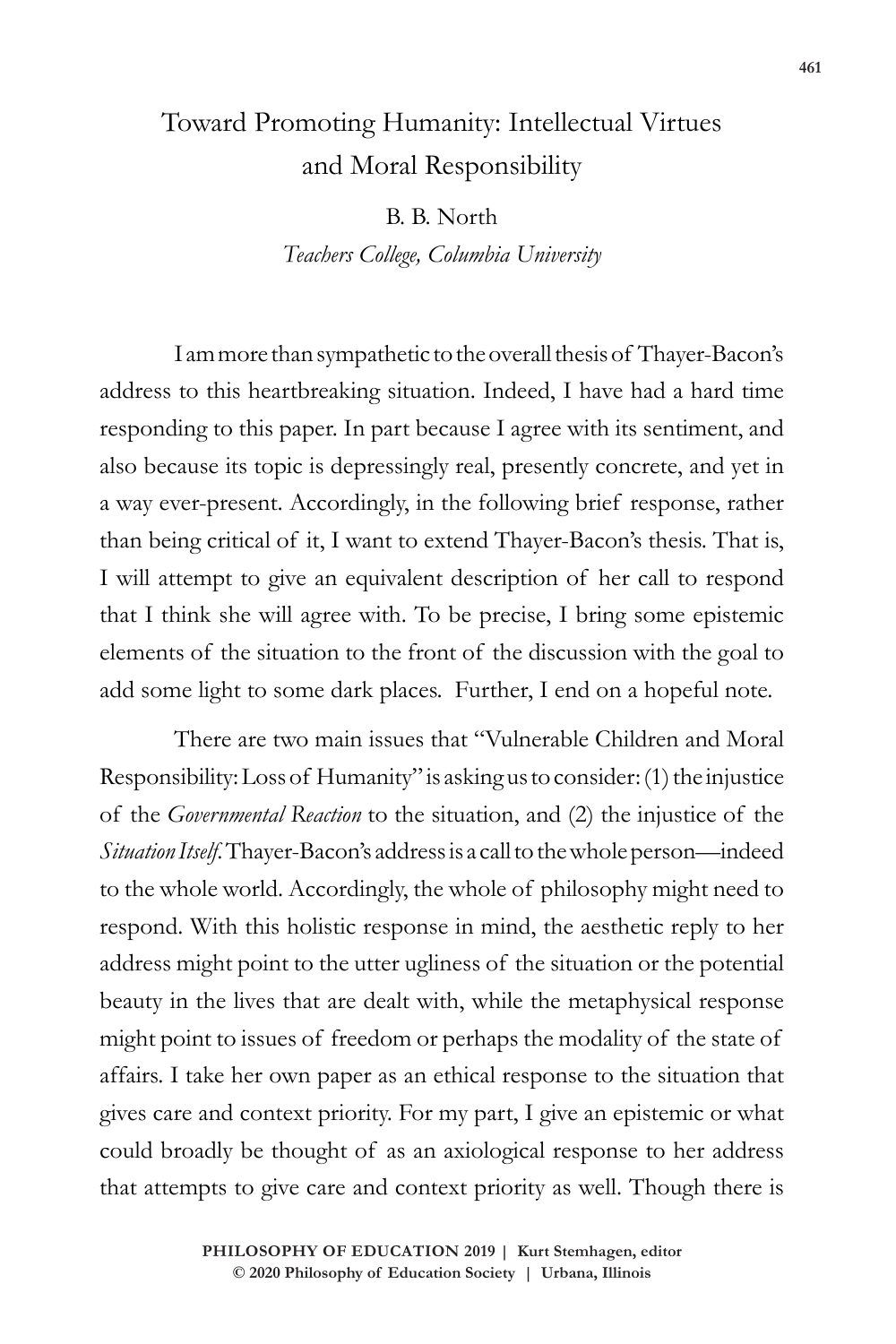always more to say, I argue that the possession of intellectual virtues are lacking in the governmental reaction to the situation, and that the same can be said to the situation itself.

To begin, Thayer-Bacon cites Audrey Thompson's 1990 PES paper, and I too laughed at the example used therein: *What do we do when a baby has a loaded gun?* Though there are babies and guns in the present problem addressed, it is different, and reading Thayer-Bacon's address to this horrendous situation makes me cry. As a relatively new parent, I genuinely feel for the mother and child in the photo, and for the many that are not.<sup>1</sup> Separating children from parents in this situation is cruel to the unknowing children, saying nothing about how the parents are affected—this is as clear as it gets of an example of an epistemic injustice.2 The child is morally hurt by having epistemic access to their parent severed. Further, if there was ever a good deterrent not to do something, threatening to take away one's child would be it (if only the individuals directly harmed by the policy *knew* about the policy). Nevertheless, the ends don't usually justify the means, and especially when the ends are highly circumspect to begin with. To put it simply, the zero tolerance policy of "taking away your children" does not attempt to teach or inspire. However, as has been argued, "A principled ethical approach alone will not solve the problem ..." Also, as noted, ethical care theory cannot address social problems on a large scale or in a timely manner. The question then is: *What can we do?* 

As citizens we can write letters, go to rallies, talk about these issues, etc. As educators and philosophers of education there is a need to think through these issues of injustice with an aim to change how education is perceived and practiced. In this manner, in the preface to *Experience & Education* John Dewey writes:

It is the business of an intelligent theory of education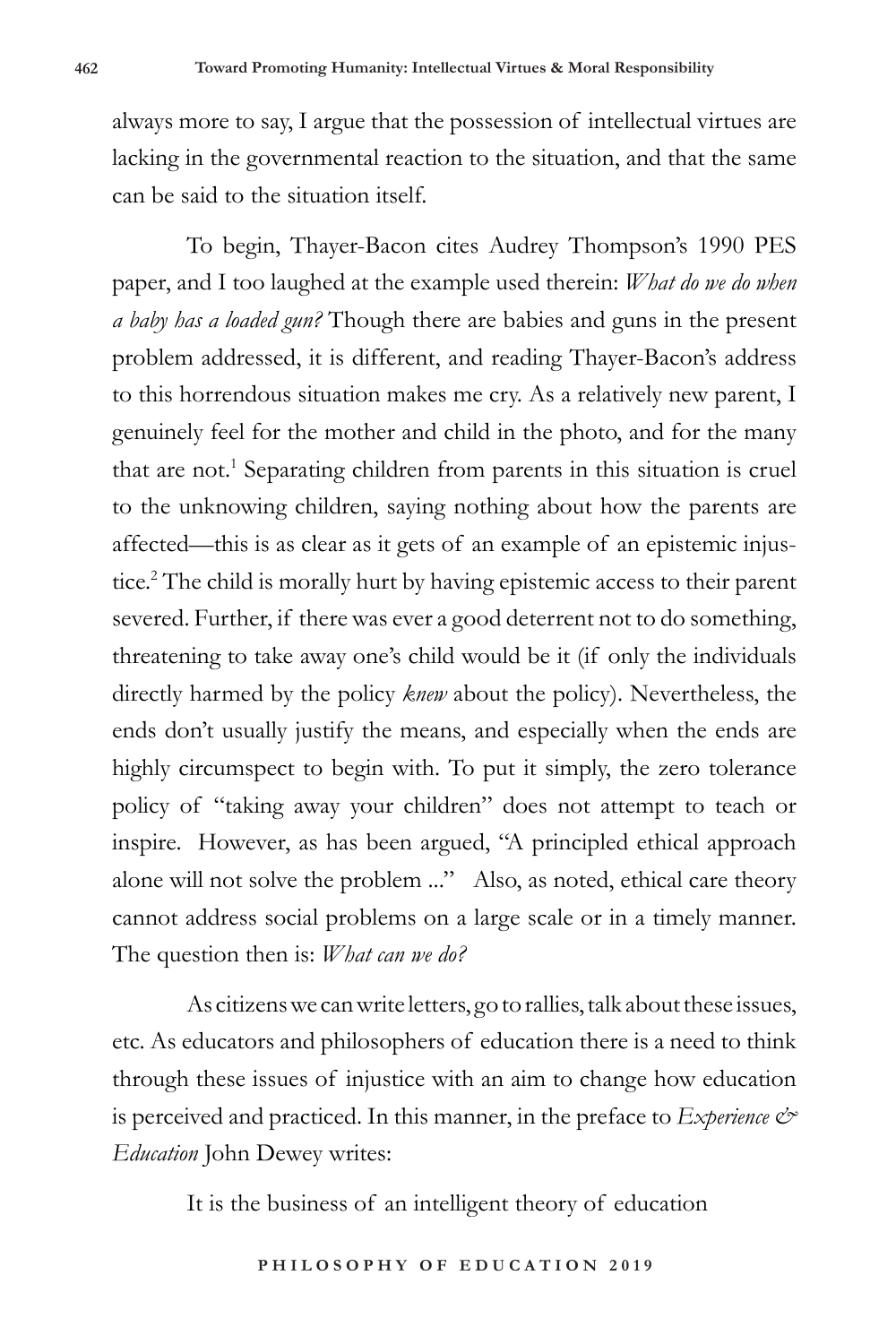to ascertain the causes for the conflicts that exist and then, instead of taking one side or the other, to indicate a plan of operations proceeding from a level deeper and more inclusive than is represented by the practices and ideas of the contending parties.3

Both the governmental reaction and the situation itself fail to see that education in general is constitutively larger than usually perceived. Later in the book, Dewey continues:

> Perhaps the greatest of all pedagogical fallacies is the notion that a person learns only the particular thing [they are] studying at the time. Collateral learning in the way of formation of enduring attitudes, of likes and dislikes, may be and often is much more important than the spelling lesson or lesson in geography or history that is learned. $4$

In this same way, Thayer-Bacon shows us that the vulnerable children in the situation are learning things (for better or for worse) about the world, and it is our responsibility to correct, shape, and lead this. However, it is not just a moral responsibility, it is also an epistemic one, as I will argue below. Or perhaps, better yet, it could be said that there is an axiological or educational responsibility.

Virtue epistemology is epistemological evaluation that gives 'intellectual virtue' a primary consideration in its analysis. It has been inspiring to social epistemology, feminist epistemology, applied epistemology, philosophy of education, value theory, social philosophy, philosophy of mind, cognitive science, psychology, and political philosophy (amongst other domains of inquiry). It is not only theoretically appealing, but also practically beneficial, and is ripe to describe the "collateral learning" that Dewey and Thayer-Bacon point us toward.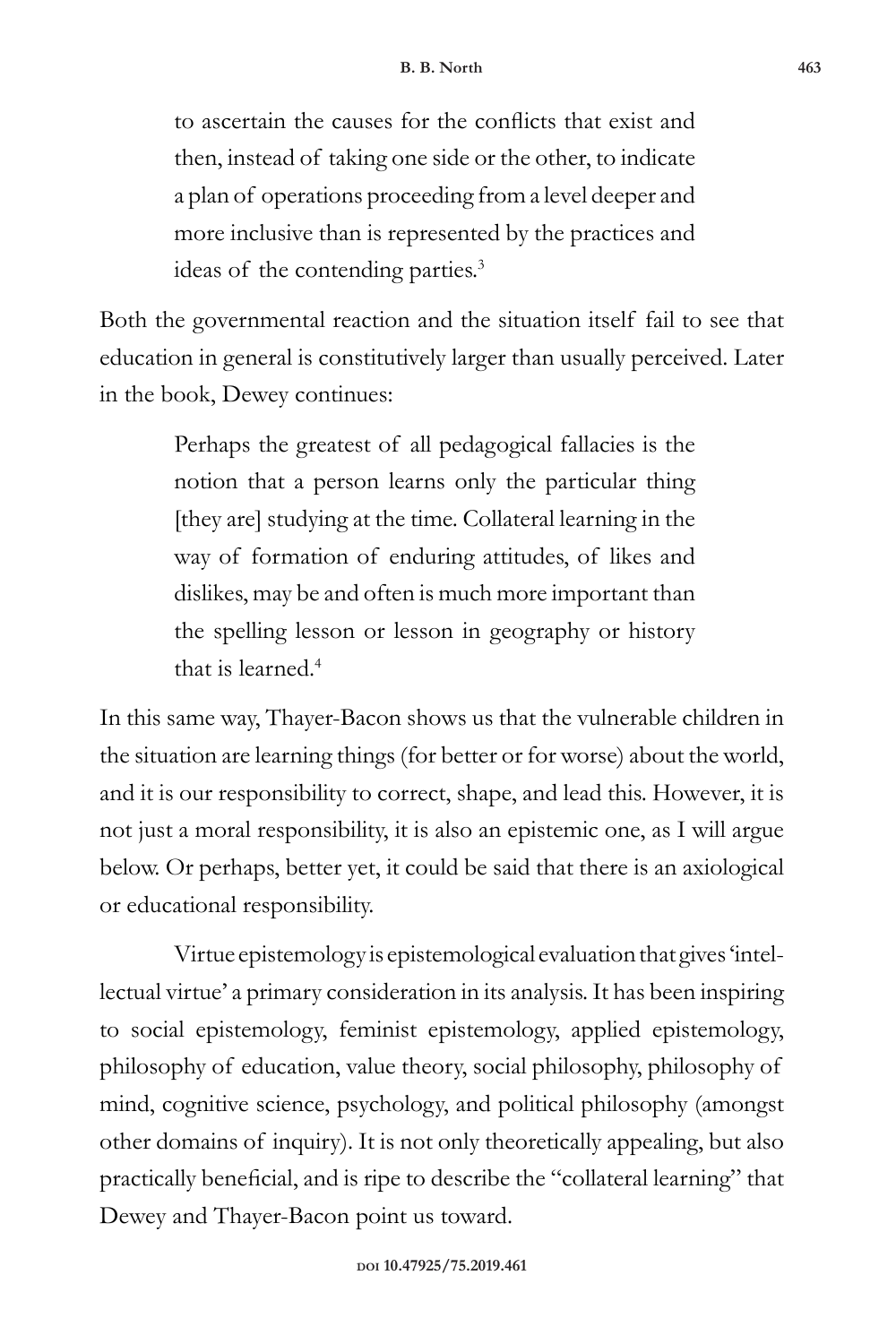Pioneer virtue epistemologist, Linda Zagzebski describes epistemology as "the study of right or good ways to cognitively grasp reality."5 This way of characterizing epistemology widens the scope of epistemological analysis to include not only excellent epistemic character traits (i.e., virtues) such as intellectual courage, open-mindedness, attentiveness, tenacity, curiosity etc., but also other important normative values such as understanding, wisdom, care, and motivation. Given the various epistemic and moral values that are considered in virtue epistemology, it can be thought of as axiological in nature, where axiology is *The Study of Value*. The education of intellectual virtues and value is much like the way moral virtues are explicitly educated in the general Aristotelian method: one learns from example, develops habits, and eventually becomes the virtues or values they practice. Nevertheless, these values are "educated" for better or for worse whether they are targeted or not. So what kind of virtues and values are being practiced at the US/Mexican border?

As Thayer-Bacon points out, fear is a big component of pushing such zero tolerance policies, but let us try to focus on the intellectual *virtues* of the members whom are responsible for the governmental response. We should ask: are they being intellectually courageous, open-minded, attentive to detail, intellectually tenacious, curious etc.? Though this is an empirical question, on the face of it there seems to be a lack of possession and practice of such intellectual virtues. If true, and if virtue epistemologists are correct, then the governmental response is not grasping (or coming to know or to understand) the world as best as they could. Put another way, they are not being educationally responsible.

Thayer-Bacon writes, "The students [or people] protected by the [zero tolerance] policy continue to be white children [or people] from families with higher income levels and access to legal protection." I can imagine someone (on this side of the border) thinking that this is indeed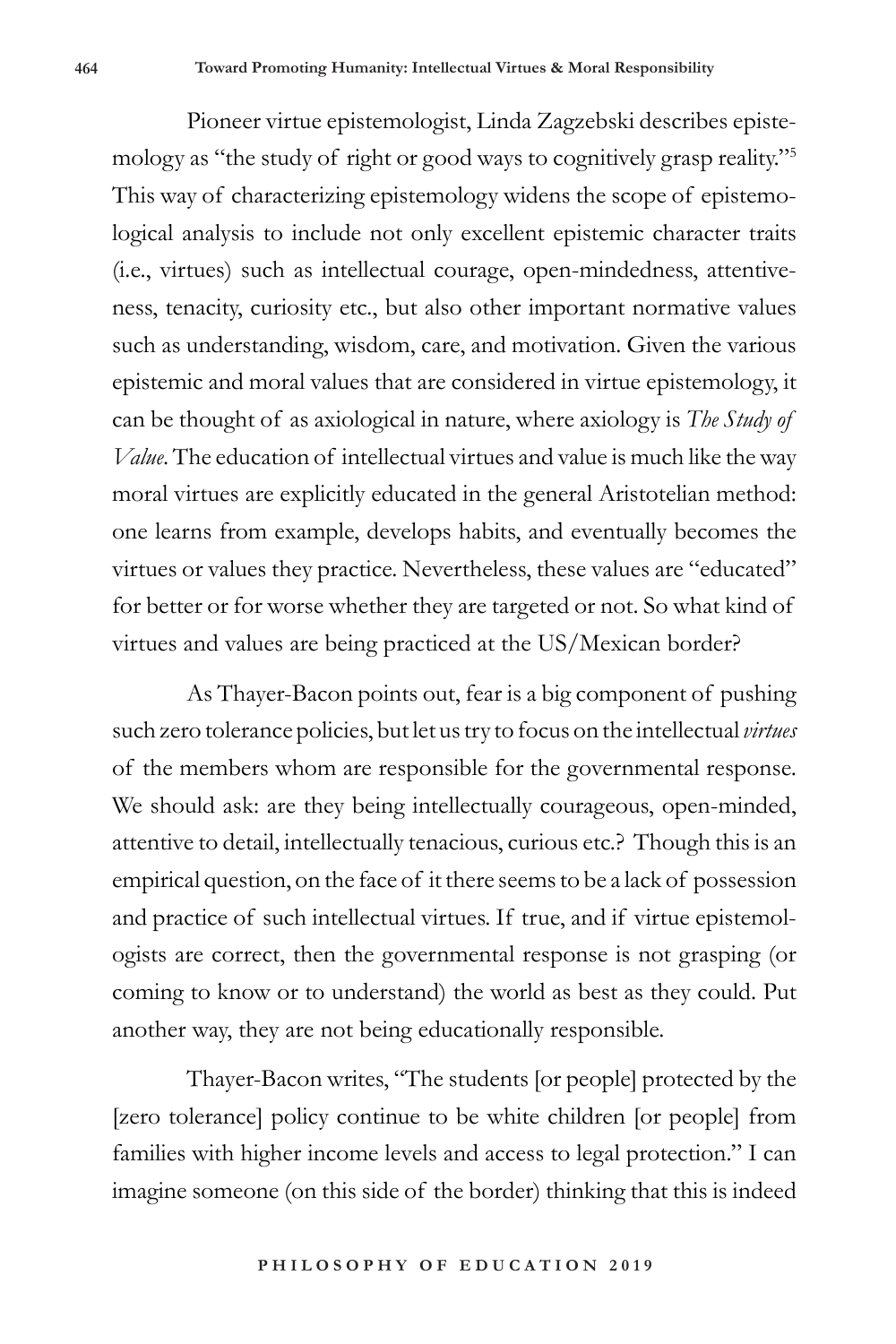good, and that such policies are doing their job well (i.e., they are protecting the people who "deserve" protection). Such a response reminds me of Thrasymachus in Plato's *Republic*: "justice is nothing other than the advantage of the stronger."<sup>6</sup> The question then is how do we get such people to—*listen* to *reason* and *care*? What do we say to someone who says, "Who cares?" How do we get more people to desire or value intellectual virtues and the education of the whole person and the whole cosmopolis?

 I do not have a full answer, but I want to leave us with some hope. As Thayer-Bacon and Dewey remind us: We cannot forget about collateral learning; We cannot forget that education and schooling are distinct; We cannot forget that ethics and epistemology are intricately connected; We cannot forget that education is political, and that political work is educational (or at least has an impact on the way education is conceived and practiced). Further so, the more secure cognitive contact with reality that we have the better we can respond practically and morally. We have all been vulnerable children, and like all vulnerable children (and like all people in general) there is always a metaphysical need to learn and grasp the world. For an education to go well an explicit valuing of education can help the educational process, and this valuing is lacking at the border. In this way, *the need to learn* should be elevated to *a love of wisdom.* If true, then learning about value and grasping reality are intricate parts of desiring, achieving, and promoting humanity.

<sup>1</sup> Cf. John Moore, "Image #973097552," 2018, photograph, *Getty Images*.

<sup>2</sup> Miranda Fricker, *Epistemic Injustice: Power & the Ethics of Knowing* (Oxford and New York: Oxford University Press, 2009).

<sup>3</sup> John Dewey, *Experience & Education* (New York, NY: The Kappa Delta Pi Lecture Series, 1938).

<sup>4</sup> Ibid., 48.

<sup>5</sup> Cf. Linda Zagzebski, *Virtues of the Mind: An Inquiry into the Nature of Virtue and the Ethical Foundations of Knowledge* (Cambridge: Cambridge University Press, 1996). See